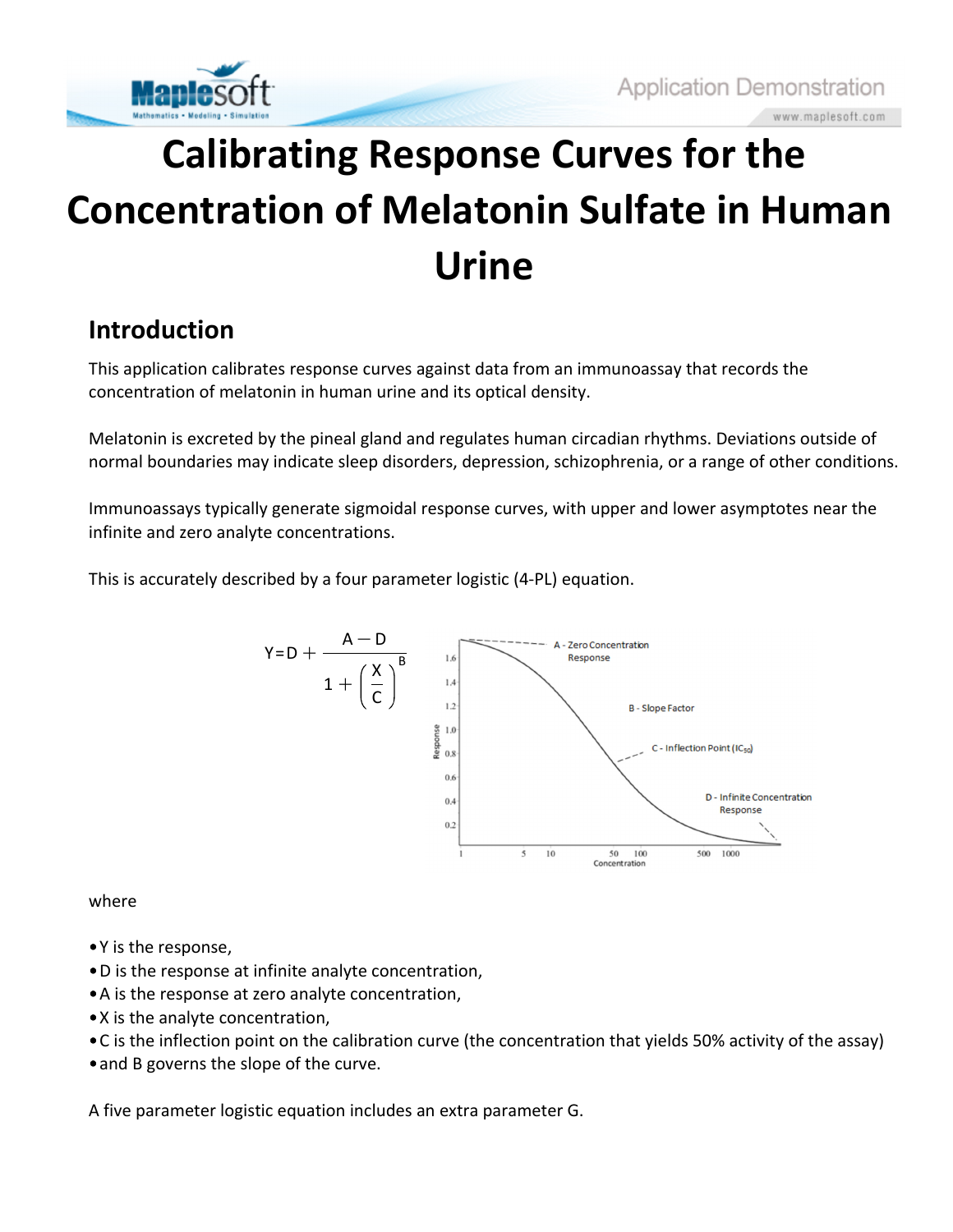$$
Y = D + \frac{A - D}{\left(1 + \left(\frac{X}{C}\right)^B\right)^G}
$$

The additional parameter enables the fitting of asymmetric concentration-response data.

### **Experimental Data**

**>** restart

This data represents the typical concentration of melatonin sulfate in human urine and is sourced from this reference.

Melatonin Sulfate concentration

 $> X := [0.0, 1.7, 5.2, 15.6, 46.7, 140.0, 420.0]$ :

Mean optical density

 $\blacktriangleright$  Y  $\coloneqq$   $\lceil 1.805, 1.741, 1.536, 1.185, 0.773, 0.341, 0.164 \rceil$ :

 $\triangleright$  p1  $:=$  dataplot (X, Y, style = point, symbol = solidcircle, symbolsize = 15, axesfont = [Calibri], size  $= [600, 400]$ , axis $[1] = [mode = log]$ , view  $= [1..1000$ , default], labels  $= ["Melatonin (ng/mL)"$ , "Optical Density" ], labeldirections = [horizontal, vertical], labelfont = [Calibri], *color = black* ) : plots:-display(p1);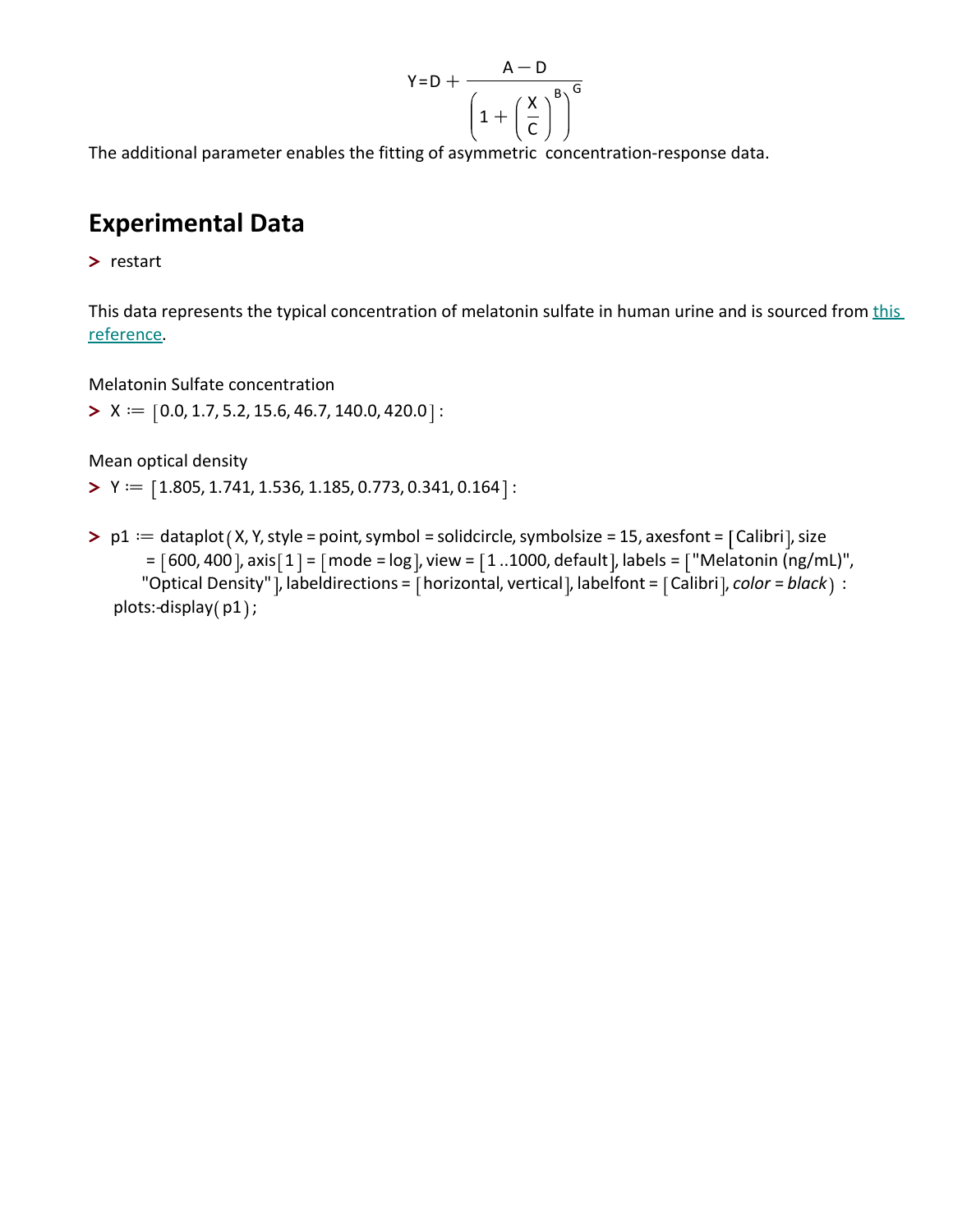

## **4-Parameter Logistic Model**

- **>** Response\_4PL  $:= D +$  $A-D$  $1+$ x C  $\overline{B}$  :
- >  $res_4PL :=$  Statistics:-Fit (Response<sub>1</sub>4PL, X, Y, x, initialvalues =  ${A = 1, D = 1, B = 1, C = 1}$ , output = solutionmodule) :

> pars\_4PL == res\_4PL:-Results (parametervalues *pars\_4PL* :=  $[A = 1.81802944410037, B = 0.962163254997407, C = 30.9242632275591, D$  $= 0.0218286774365395$ 

- $\blacktriangleright$  p2  $:=$  plots:-semilogplot (eval (Response\_4PL, pars\_4PL), x = 1 ..1000) :
- **>** plots:-display( $p1, p2, size = [600, 400]$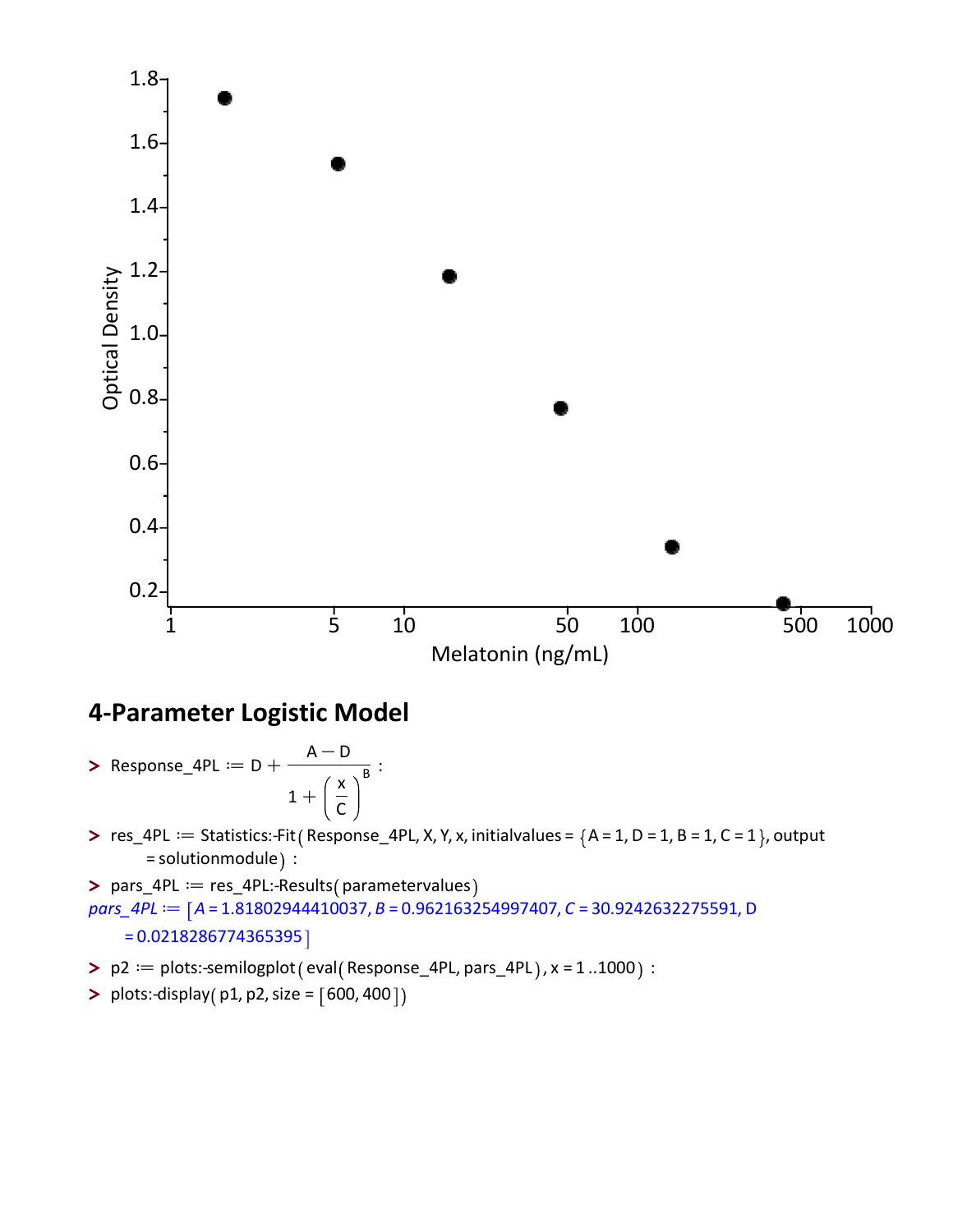

#### **5-Parameter Logistic Model**

- **>** Response\_5PL  $:= D +$  $A-D$  $1+$ x C  $\frac{1}{B\setminus G}$ :
- $\triangleright$  res\_5PL := Statistics:-Fit (Re (Response\_5PL), X, Y, x, initialvalues =  ${A = 1, D = 1, B = 1, C = 1, G = 1}$ output = solutionmodule) :

> pars\_5PL = res\_5PL:-Results ("parametervalues" *pars\_5PL* :=  $[A = 1.81746973518297, B = 0.972864409187924, C = 28.7077081165721, D$ = 0.0122415148949829, *G* = 0.943235788340732

- > p3 = plots:-semilogplot (eval (Response\_5PL, pars\_5PL), x = 1 ..1000, color = "DarkGreen" ) :
- > plots:-display(p1,p3